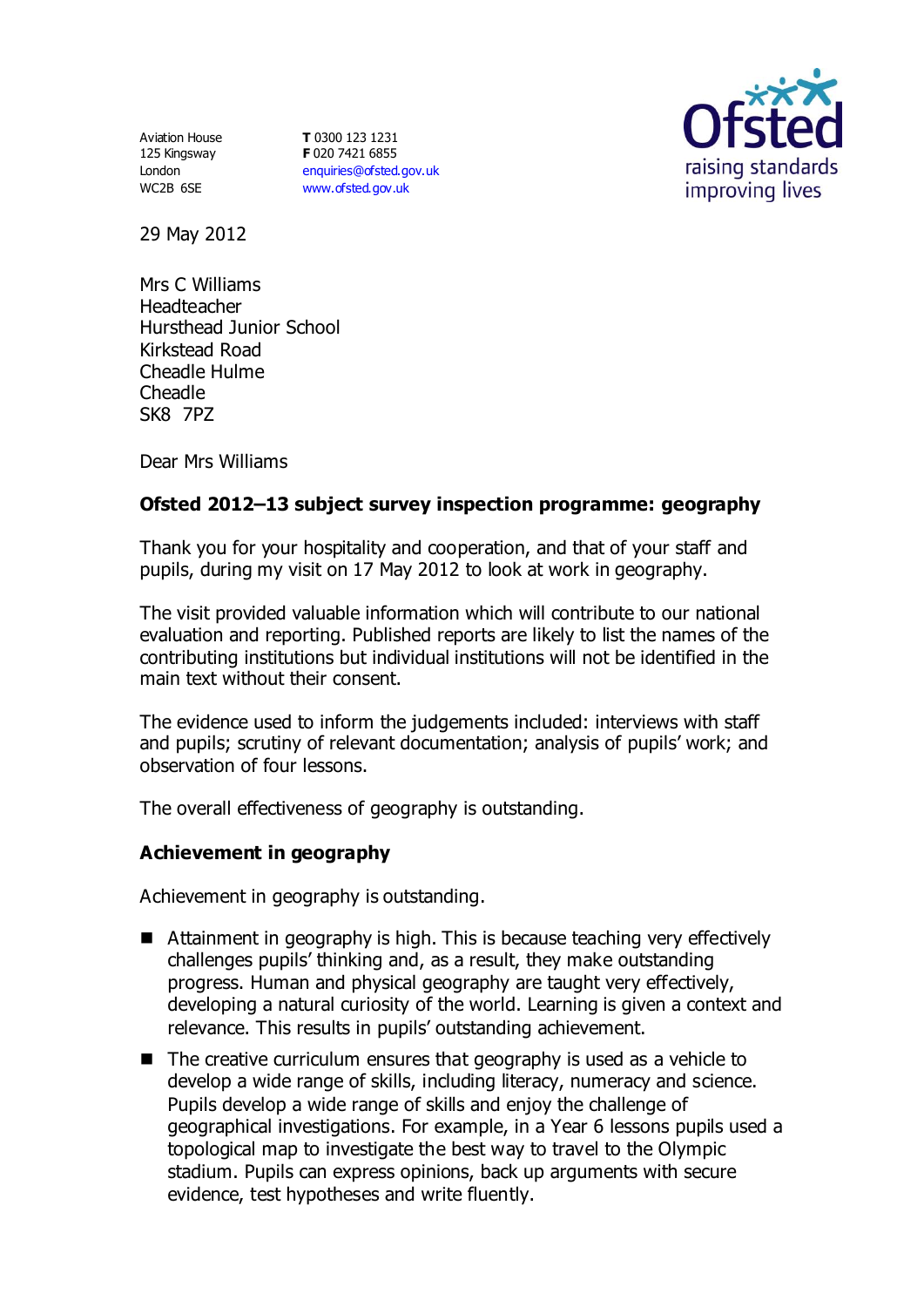- Pupils' knowledge of places is outstanding. They have a strong sense of place through the regular use of maps and atlases. They understand issues around the world. They talk confidently about places they have studied and are aware of places through real-life situations, such as through charitable work, supporting a child in Ecuador.
- Pupils are enthusiastic learners who have a hunger to learn about the world around them. They are inquisitive about global issues and readily debate with one another.
- Pupils demonstrate outstanding attitudes to learning and excellent behaviour. They work extremely well as a team and cooperation skills are promoted through an enquiry and investigative approach to learning. Pupils become independent and confident learners.

# **Quality of teaching in geography**

The quality of teaching in geography is outstanding.

- Teachers have excellent knowledge of the subject. Lessons incorporate teamwork and collaboration skills and are highly successful as a result. Questioning techniques by teachers are used effectively to extend and support pupils' learning. Pupils are keen to take risks and relish in the challenges set by teachers.
- Teachers make very good use of the outdoor environment, the local community and a range of resources. Though information and communication technology (ICT) and geographical information systems (GIS) are used it is not systematic enough in all lessons.
- **E** Lessons have a clear structure which seamlessly guides pupils to make outstanding progress. This was skilfully facilitated, for example, in an outstanding Year 3 lesson where pupils learnt about erosion through poetry and role play. Pupils learnt about types of rock across the UK and used a poem about the sea to learn how erosion of coastlines takes place. The lesson ended with an investigation of rock types and which would be more susceptible to erosion. The lesson was interactive, fun and highly informative.
- Best practice is shared and planning is collaborative. Assessments are made of what pupils can and cannot achieve, based on geographical knowledge, skills and understanding. This is in its early stages of development and is not yet fully embedded across the school. Teachers however, know pupils very well and their needs are met exceptionally well.

### **Quality of the curriculum in geography**

The quality of the curriculum in geography is outstanding.

 $\blacksquare$  The school teaches geography through the creative curriculum. It is imaginative, stimulates pupils' learning and fully meets the needs of all learners. Topics take into account what pupils already know, what they want to learn and incorporate an evaluation which reviews learning.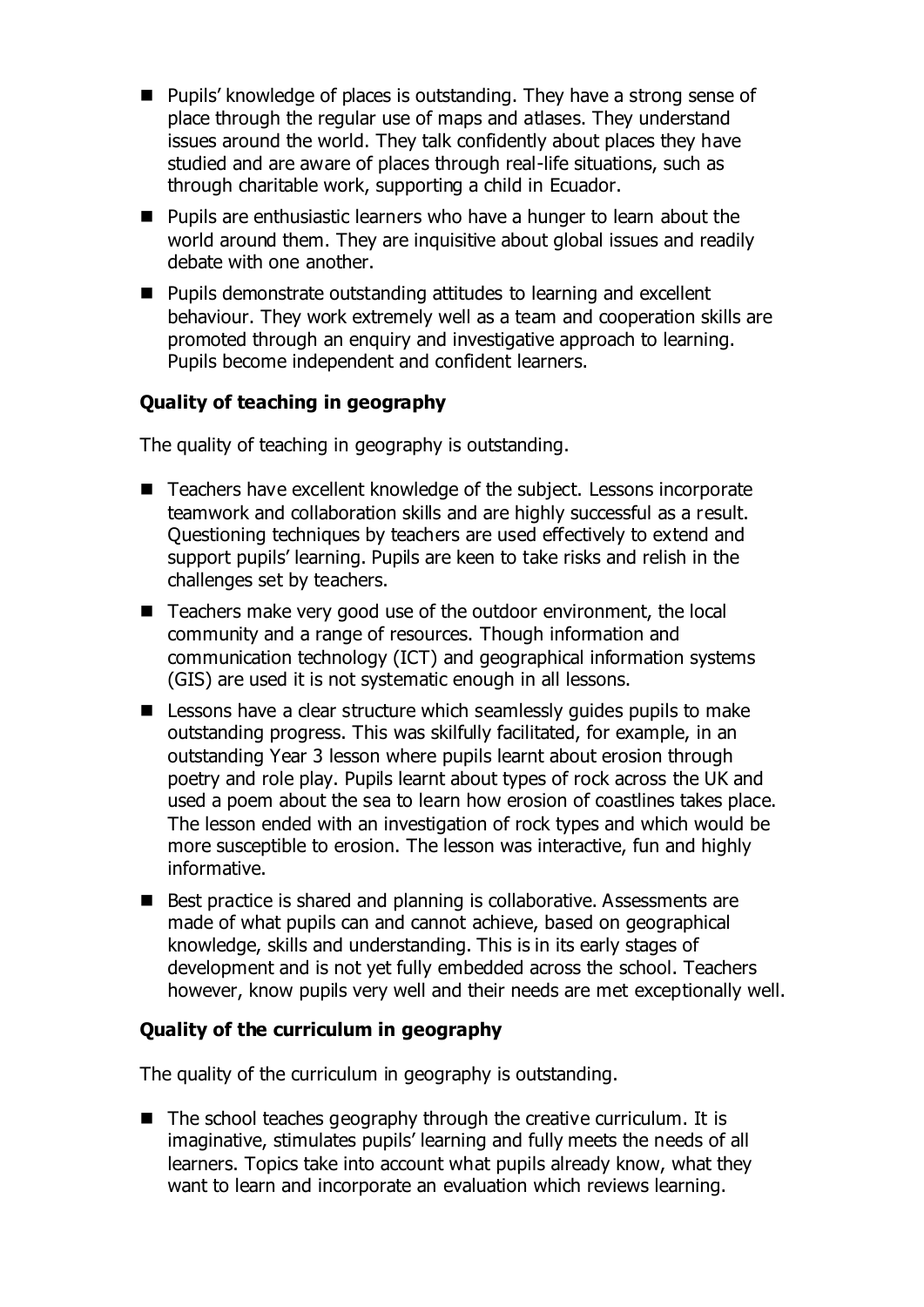- Each topic begins with a 'kick start' day, such as orienteering in Year 4 when studying the 'frozen planet' and a trip to Pooles Cavern in Year 3 when looking at caves. These activities provide an exciting stimulus for pupils' learning.
- A progression of skills is routinely developed through an effective curriculum and highly organised schemes of work.
- Pupils experience fieldwork on a regular basis and plans to promote and build upon fieldwork skills are clear and well directed.
- The curriculum is continually developing. Effective use is made of sustainability issues and pupils' role as global citizens is very well supported, including preparing talks to be delivered at The Royal Exchange Theatre.
- Aspects of geography are sensitively and carefully woven into the curriculum. For example, children's rights and responsibilities are studied, resulting in the school achieving the Rights Respecting School Award. The school's Eco Club further raises pupils' awareness of sustainability issues.
- The outstanding curriculum is still evolving. This reflects the ambition of everyone in school to provide the very best for all the pupils.

# **Effectiveness of leadership and management in geography**

The effectiveness of leadership and management in geography is outstanding.

- Geography is given a high profile across the school and forms a large part of the creative curriculum. As you stated, 'It's the glue that holds the curriculum together.'
- Systems and procedures to ensure that geography continues to develop are clearly evident. Regular reviews of geography take place and a continual drive for improvement permeates through the school.
- Leaders evaluate strengths and weaknesses and know the effectiveness of the subject. This does not, however, lead to complacency. Leaders are continually striving for further improvement and collaborate closely with a range of partners such as the local secondary schools.
- Monitoring of provision is routinely embedded and governors are involved in challenging leaders. Teachers regularly update governors. As a result, governors have a very good understanding of the effectiveness of geography.
- Development planning is accurate and provides a clear focus for future improvement. The success of this planning is evaluated and monitored with rigour.
- The school uses information from the geographical associations effectively and this secures high-quality provision.

### **Areas for improvement, which we discussed, include:**

 $\blacksquare$  further developing GIS to routinely enhance teaching